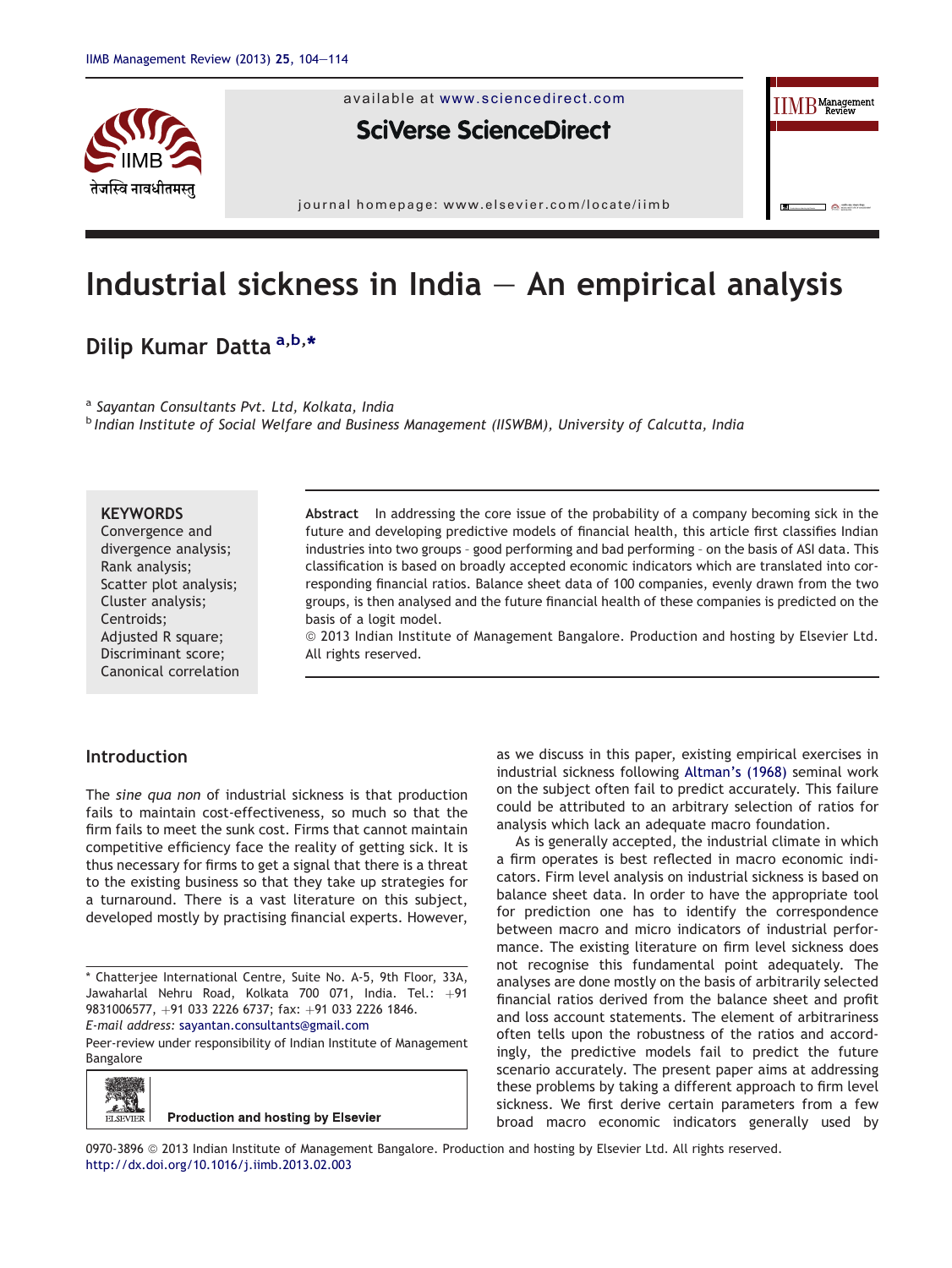economists for macro level analyses of industrial performance. We use these macro indicators for empirical analysis of the Annual Survey of Industries (ASI) time series (macro level) data on organised manufacturing industries in India. We then develop corresponding financial ratios which are generally used by financial analysts for company level analyses. We would submit that these micro indicators developed by us have been mapped with the macro indicators and can be culled easily from the balance sheet and profit and loss account of a company (at a micro level). These indicators are then used for empirical analyses at company (micro) level with a view to developing discriminant and predictive models.

The paper is planned as follows. A brief review of the literature on empirical models of industrial sickness and their shortcomings are presented in the first section. In the second section we discuss the database and methodology adopted for selecting major industry groups in the Indian manufacturing sector. In the third section we identify the macro indicators of industrial performance (good performing and bad performing) and with this we try to develop the corresponding micro indicators, the indicators that might be used for analysing the balance sheet data of a company (i.e., for a micro unit). We thus find a set of accounting ratios for analysing sickness—the ratios which have a robust macro foundation. This exercise has been carried out in the final part of the paper. The reliability of such indicators has also been tested in this part of the paper. Lastly, we present a summary of the main findings of the paper.

#### Indicators of sickness: a review of literature

How would financial analysts judge the health of a company? Analysts and policy makers generally use gross financial ratios, which are mostly ad hoc in nature, to assess the health of a company. For example, in India, an industrial company (being a company registered for not less than five years) which has at the end of any financial year accumulated losses equal to or exceeding its entire net worth<sup>1</sup> would be referred to the Board for Industrial and Financial Reconstruction (BIFR) as a sick industrial company. The academic exercises on indicators of sickness are largely based on a few financial ratios, selected according to the researcher's perception of company level sickness. It has not been proved that the BIFR approved criteria of sickness are a universally accepted indicator of sickness. Thus L. C. [Gupta \(1993\)](#page-10-0) used 56 ratios and sought to determine the best set of ratios to predict failure. There are, however, two issues which often remain intermixed in the literature. The first is the issue of finding an indicator of sickness on the basis of performance of a company as reflected in the historical data, mainly the balance sheet and profit and loss accounts data. This at best can provide information on the scenario as it existed. The BIFR considers the problem of sickness from this perspective. The other issue is that of predicting sickness, which is a different exercise. It factors in the probability of getting sick. Even if a company is a good performing one and has not been referred to BIFR, there might exist a probability of it getting sick $-a$  possibility which is not within the purview of discussion of the other set of literature. Models on prediction were developed as a separate set of literature, most important of which is [Altman's \(1968\)](#page-10-0) model. Altman used multiple discriminant analysis (MDA) to develop a discriminant model based on certain accounting ratios. The ratios were chosen by him on the basis of their popularity in the literature and their relevance to the study. From an initial list of 22 variables, Altman selected five ratios and obtained a discriminant function. Altman's model based on MDA appears to suffer from some limitations arising from the statistical assumptions made. These are: choosing the variables on the basis of their predetermined importance, reducing the number of variables that do not significantly contribute to the overall discriminating model and the selection of a priori probabilities. Besides, Altman's Z score does not assign a probability value to a particular company getting sick in future. It only provides information on the probability of the calculated Z score being able to classify a group of companies as healthy or sick on the basis of a historical data set. Whether the companies belonging to a particular group are expected to remain in the same group in future cannot be ascertained from Altman's model. The model is useful only for predictive purposes if the underlying relationship and parameters are stable over time. Otherwise it is only valid for the sample period and it cannot be extrapolated into a subsequent period with the same expected performance. If the alteration in numbers is not high, one can reasonably expect a particular company to remain in the same group in the future. The implication is that a post facto scenario has been verified by the model. However, to what extent a particular company has the probability of getting sick (or otherwise) in the future, i.e., during a period for which the historical data does not exist, cannot be ascertained by this model. Such exercises discriminate between the healthy and the sick group of industries. Whether a particular company will belong to the predetermined group (healthy or sick) in future cannot be ascertained unless the ex post scenario is available. Thus the discriminating power of Altman's Z score relates to the characteristics of a particular sample and not to any rationale regarding the actual importance of a set of characteristics in general. Since the classification by Z score in a particular year does not, in any way, make a probability based statement on the future health of a particular company, such classification exercises would in effect provide no signal with regard to its future financial health. Considering the shortcomings of the existing models we have taken a different approach to predicting industrial sickness in this paper.

#### Data base and selection of major industries

In order to develop a predictive model using financial ratios which have a macro foundation, industry level and company level data are required. For industry level data, we relied on

 $1$  Net worth is the sum total of the paid-up capital and free reserves which means all reserves credited out of the profits and share premium account but does not include reserves credited out of reevaluation of assets, write back of depreciation provisions and amalgamation.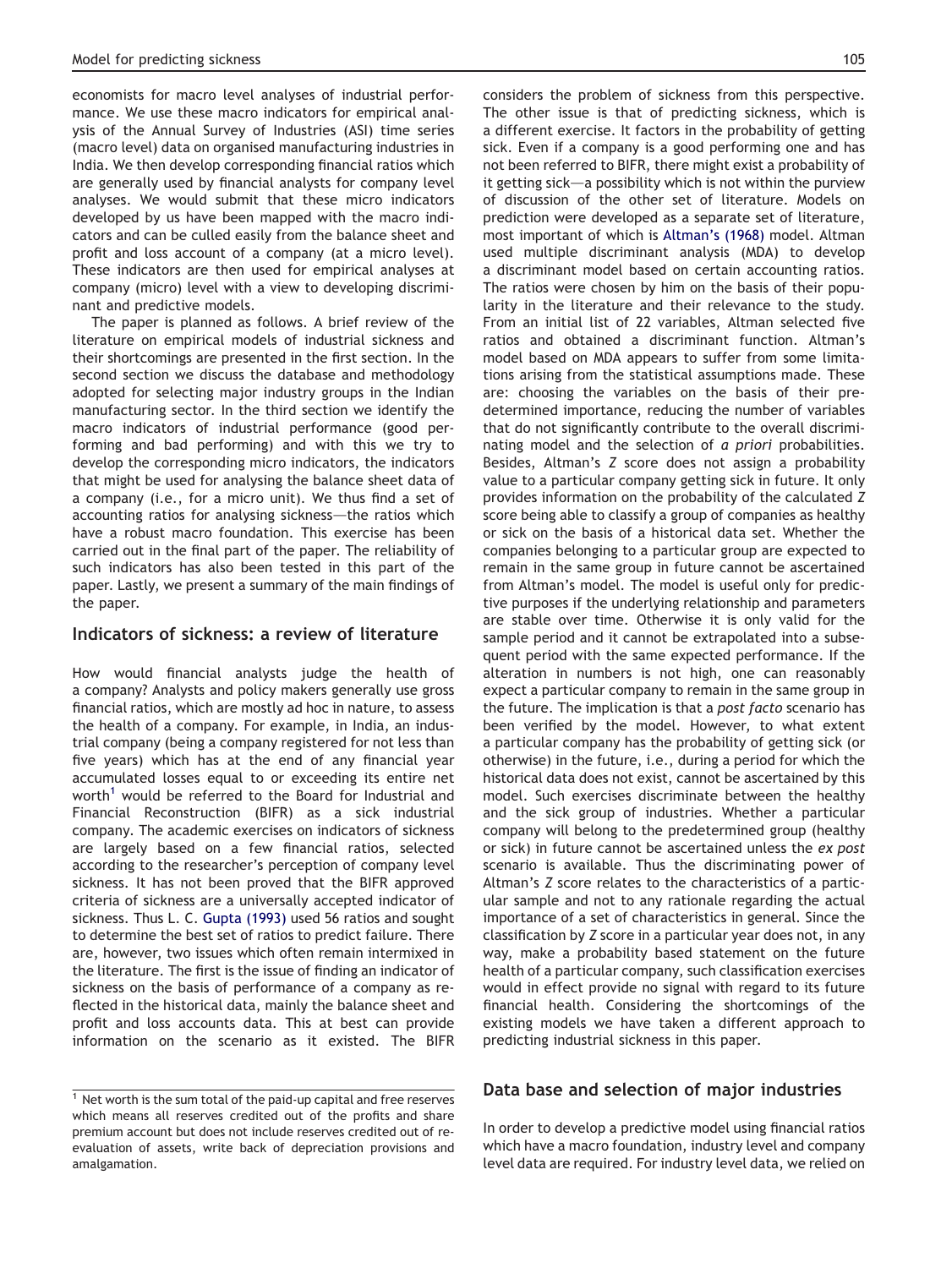the published data of the Government of India under the Annual Survey of Industries (ASI) and for the company level data, we referred to the PROWESS database compiled by the Centre for Monitoring Indian Economy (CMIE). We selected major industry groups for our empirical analysis with respect to three parameters, namely, value of output, number of workers, and invested capital of respective industry groups. After initial screening, we found that out of 27 industry groups, 15 industry groups accounted for 92.27% of value of output, 90.28% of number of workers and 91.91% of invested capital. Thus, excluding the remaining 12 industry groups (which accounted for only 7.73% of value of total output, 9.72% of number of workers and 8.09% of invested capital) would not affect the result of our analyses of the performance of Indian industries. We thus finally selected 15 such major industry groups for performing our analyses.<sup>2</sup>

# Proposed macro indicators of industrial performance: definition, concept, and derivation from ASI data

Productivity, considered as a basic measure of performance of an industry group, often does not reveal an industry's performance in terms of repaying capacity, return on invested capital, cash generation from operation, and management efficiency in controlling its assets and liabilities. This is because improved productivity reflected in terms of reduced cost of production might not mean high return on invested capital as the rate of return depends on the rate of profit which is not necessarily accelerated with a reduction in the cost of production. For example, we find in industry group IC 26 (manufacture of textile products including apparel) capital (physical) productivity is low (1.74) and ranks 7th, but it ranks 2nd with respect to return on invested capital which is high (0.36) among the 15 selected industries. Productivity per se thus does not reveal inner strength or weakness of an industry group; the issue is addressed better in terms of a select set of financial parameters. Given this background, we selected seven ratios as indicators for assessing performance of an industry group with respect to its profitability, liquidity, debtservicing capacity, leverage, and working capital management efficiency. They are: return on invested capital (ROIC), operating cash flow to invested capital (OCF/IC),

interest coverage ratio (ICR), debt service coverage ratio (DSCR), leverage ratio (LR) and working capital management efficiency ratio (WCMER) and average of these ratios, namely, composite ratio (CR). These ratios are normally used by financial analysts to assess performance of a company. We derived these ratios from certain macro indicators given in the ASI data, namely, profit, interest, invested capital, fixed capital, working capital, and outstanding loan, and others. In order to maintain conformity and parity, we kept in mind the definition given by financial analysts for these ratios and chos synonymous data from the ASI data in a manner that would maintain definitional parity. For example, we matched "invested capital", an ASI-given item with "total assets", a balance sheet item. Net worth' neither features in the ASI data, nor is it used by economists as a tool for measuring performance of an industry sector at the macro level. However, we consider "net worth" as almost equivalent to fixed capital  $+$  working capital - outstanding loan in respect of industry level data.<sup>3</sup>

"Fixed capital", an ASI-given item was considered synonymous with "net block" (gross fixed assets – accumulated depreciation  $+$  capital work-in-progress), a balance sheet item. Similarly, "working capital" was considered equivalent to "net working capital" or "net current assets" (current assets – current liabilities) which appears in the balance sheet. In this manner, we got macro level data corresponding to micro level information. We then constructed ROIC which is an indicator of profitability as (profit  $+$  interest)/invested capital. Similarly, we took OCF/IC, an indicator of liquidity to be the same as "operating cash flow to total assets" and derived it as (profit  $+$  interest  $+$  depreciation)/invested capital. Interest coverage ratio (ICR), an indicator for interest servicing capacity was derived as (profit  $+$  interest)/interest. Debt service coverage ratio (DSCR), an indicator for debt servicing capacity was derived as (profit  $+$  interest  $+$ depreciation)/(interest paid  $+$  20% of outstanding loan).<sup>4</sup> Leverage ratio (LR), which is essentially equity-debt ratio and which indicates how much a firm depends on outside borrowings, was derived from the ASI data as (fixed  $\textsf{capital} + \textsf{working capital} - \textsf{outstanding loan})/\textsf{outstanding}$ loan. Working capital management efficiency ratio (WCMER), an indicator for efficiency in regard to management of assets and liabilities, was derived as a ratio between working capital andinvested capital. Our process of matching macro and micro

 $2$  Selected 15 major industry groups are: IC 20-21(manufacture of food products), IC 22 (manufacture of beverages, tobacco, and related products), IC 23 (Manufacture of cotton textiles), IC 24 (manufacture of wool, silk, and man-made fibre textiles), IC 25 (manufacture of jute and other vegetable fibre textiles (except cotton), IC 26 (manufacture of textile products (including wearing apparel), IC 28 (manufacture of paper and paper products and printing, publishing, and allied industries), IC 30 (manufacture of basic chemicals and chemical products (except products of petroleum and coal), IC 31 (manufacture of rubber, plastic, petroleum, and coal products; processing of nuclear fuels), IC 32 (manufacture of non-metallic mineral products), IC 33 (basic metal and alloys industries), IC 34 (manufacture of metal products and parts, except machinery and equipment), IC 35-36 (manufacture of machinery and equipment other than transport equipment), IC 37 (manufacture of transport equipment and parts) and IC 40 (electricity).

<sup>&</sup>lt;sup>3</sup> In the language of a financial analyst, total assets of a company comprise of net block (gross fixed assets minus accumulated depreciation) investments, and current assets. Liabilities of a company consist of net worth or share holders fund, term loan and current liabilities. Again, according to the accounting equation, assets are equal to liabilities. Thus, net worth of a company is equal to total assets minus total of term loan and current liabilities. Keeping this interpretation of the financial analysts and definition given in the ASI for various items, we find that the sum total of fixed capital and working capital of an industry sector is equivalent to total assets minus current liabilities. If we deduct outstanding loan from this figure, what we get is essentially net worth of an industry sector or an individual industry.

<sup>4</sup> We take 20% of outstanding loan in the denominator as outstanding loan that is normally repaid within a period of five years.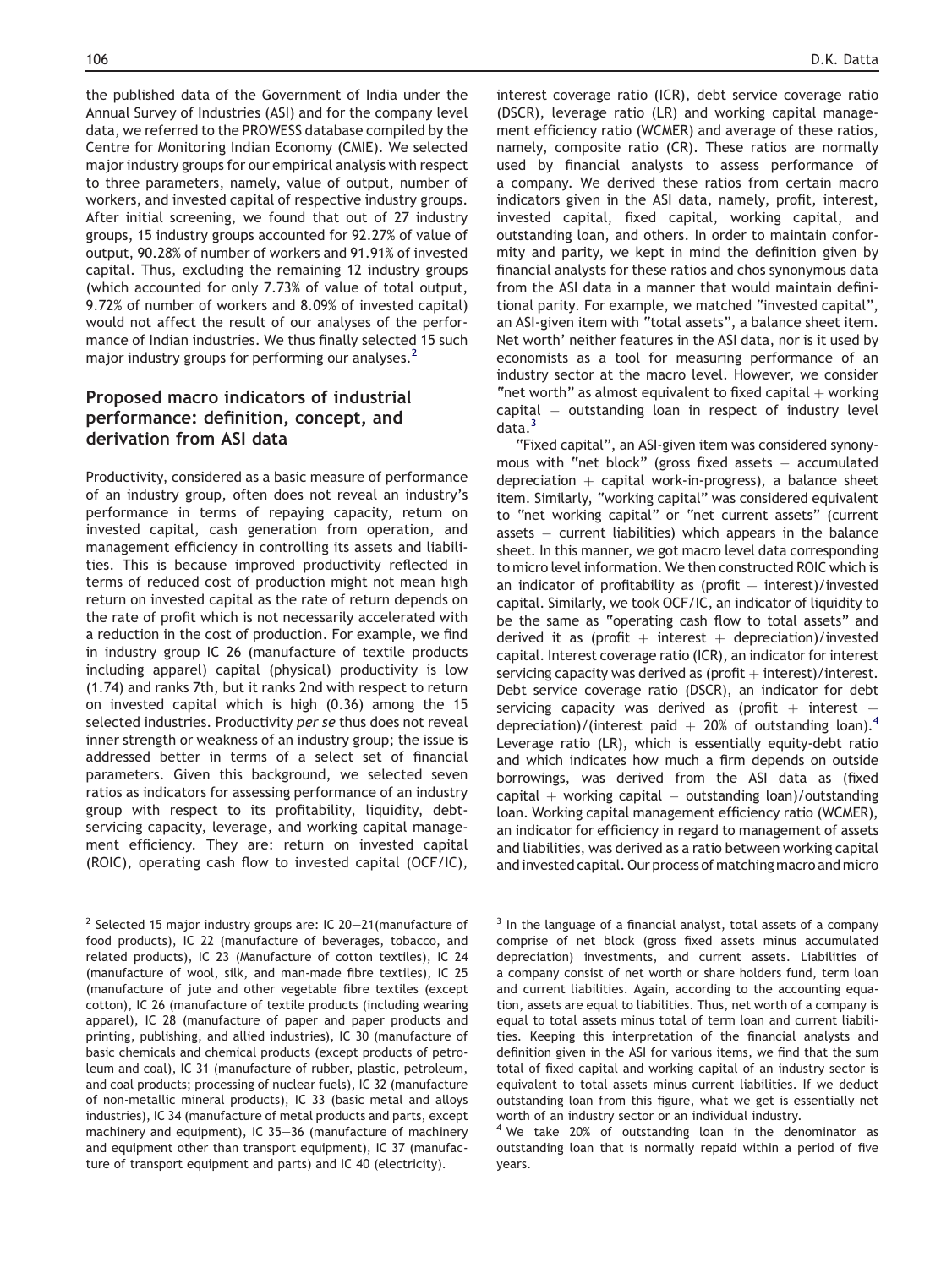data relied on some basic concepts followed by economists in analysing economic behaviour of an industry; at the same time it did not in any way distort the conceptual framework of a financial analyst. All such variables excepting employee cost have been deflated by the wholesale price index (WPI) with 1982 as the base year. We have used the Consumer Price Index (CPI) to deflate employee cost. There are, however, certain limitations while directly using WPI as deflator. While the ASI classification is based on activities, WPI is based on nature of commodities. We submit that identifying the nature of the commodity grouped under the ASI activity based classification is difficult, if not impossible. At best, one can approximate commodities based on the nature of economic activity which prompted us to use WPI only (except for employee compensation). With respect to company level data, each of these items was normalised first by total assets and then by total income.

# Analysis of performance of manufacturing industries in India with respect to seven ratios: the findings

Performance of a firm largely depends on the industry group to which it belongs. It was thus important to test whether the selected seven macro indicators could classify Indian industries into two groups-good performing and bad performing. Once this was tested, they could be utilised for constructing a robust indicator of sickness at the micro (firm) level. We first performed convergence and divergence analysis<sup>5</sup> to find out whether the select ratios could show existence of homogeneity or heterogeneity in performance of the 15 major industry groups. As indicated by the results in terms of the seven ratios $6$  (Table 1), these macro indicators show that major industry groups are heterogeneous with respect to their performance. With the objective of finding out which of the 15 industry groups were performing well and which were not, we carried out rank analysis, scatter plot analysis and cluster analysis (Kmeans method) using SPSS package. Results (Tables  $2-4$  $2-4$ ) showed that out of 15 industry groups, values of seven indicators for industry groups IC 22, IC 26, and IC 30 were above all industry average<sup> $\prime$ </sup> and they had better and more

|         | <b>Table 1</b> Summary results of test of $\sigma$ and $\beta$ convergence |  |  |
|---------|----------------------------------------------------------------------------|--|--|
|         | among representative industries according to selected                      |  |  |
| ratios. |                                                                            |  |  |

| Parameter      | <b>Beta</b> | Coeff. value | Sigma | Coeff. value |
|----------------|-------------|--------------|-------|--------------|
| C <sub>R</sub> | D           | $+0.0022$    | D     | $+0.6547$    |
| <b>ROIC</b>    | D           | $+0.1065$    | D     | $+1.156$     |
| OCF/IC         | D           | $+0.0034$    | D     | $+1.19$      |
| <b>ICR</b>     | D           | $+0.0047$    | D     | $+1.92$      |
| <b>DSCR</b>    | D           | $+0.0018$    | D     | $+1.75$      |
| L R            |             | $-0.0185$    |       | $-5.09$      |
| <b>WCMER</b>   |             | $-0.0482$    | D     | $+2.31$      |

Notes: D indicates divergence; C indicates convergence. Parameters: CR: composite ratio; ROIC: return on invested capital; OCF/IC: operating cash flow to invested capital; ICR: interest coverage ratio; DSCR: debt service coverage ratio; LR: leverage ratio; WCMER: working capital management efficiency ratio.

consistent performance. On the other hand, performance of the remaining 12 industries, particularly IC 23, IC 24, and IC 25 with respect to the seven indicators were below all industry average. They have inconsistent (more volatile) behaviour. Based on the seven ratios we classified the 15 industry groups into two groups, namely, good performing and bad performing. IC 22, IC 26 and IC 30 were "good performing" industries and the other 12 industry groups, particularly IC 23, IC 24, and IC 25 were "bad performing" industries. A comparison with BIFR data<sup>8</sup> reveals that several companies from the "bad performing" group had been referred to BIFR as sick industrial companies. Whether the seven ratios could be utilised for constructing a robust indicator of sickness at the micro, i.e., company level had to be tested on the basis of the company level data. We take up such an exercise in the next section.

# Finding signals of sickness and predicting sickness: a company level analysis

Predicting company level sickness is usually performed in terms of certain ratios derived from balance sheet and profit and loss account data. In this paper, we have selected ratios that correspond and are mapped with the macro indicators which have been tested for merit to classify industries into two groups. Predicting sickness through an arbitrary choice of financial ratios has thus been avoided. The exercise was performed as under:

First, we translated seven macro indicators into micro indicators using balance sheet and profit and loss account items at company level retaining the concept of individual ratio as explained above in the section "Proposed macro indicators of industrial performance: definition, concept and derivation from ASI Data". These corresponding ratios were used for building models to predict sickness at the company level. We collected company level data of 683 registered companies documented by the CMIE in the PROWESS database for a ten-year period (1995-2004). In order to select a set of 100 companies from 683 companies,

 $5$  The concept of  $\sigma$  convergence focuses attention on the dispersion of value of the parameter in question over a cross-section of some comparable units (in our case the 15 Indian industries at two digit NIC level) over a period of time. The units are said to satisfy the condition of  $\sigma$  convergence if this dispersion decreases over time. However, the reverse pattern would make one conclude the existence of  $\sigma$  divergence among the comparable units. The concept of  $\beta$  convergence relates directly to the growth rates of selected parameters of some group of entities. In  $\beta$  convergence the relationship is negative (slope is negative). In case the slope is positive, it would indicate a case of  $\beta$  divergence.<br><sup>6</sup>  $\beta$  convergence was tested with the benchmark of the average

value of a variable over a period of first five years.

 $<sup>7</sup>$  In case of "good performing" industries, ROIC is much above the</sup> safety level of 20%; DSCR is twice the loan repayment obligation; ICR is thrice the interest obligation; LR is almost one; WCMER is 0.40; average value of centroids in cluster analysis (1.52) is much above the average value  $(0.78)$ .  $\qquad \qquad$  8 BIFR website: [www.bifr.nic.in.](http://www.bifr.nic.in)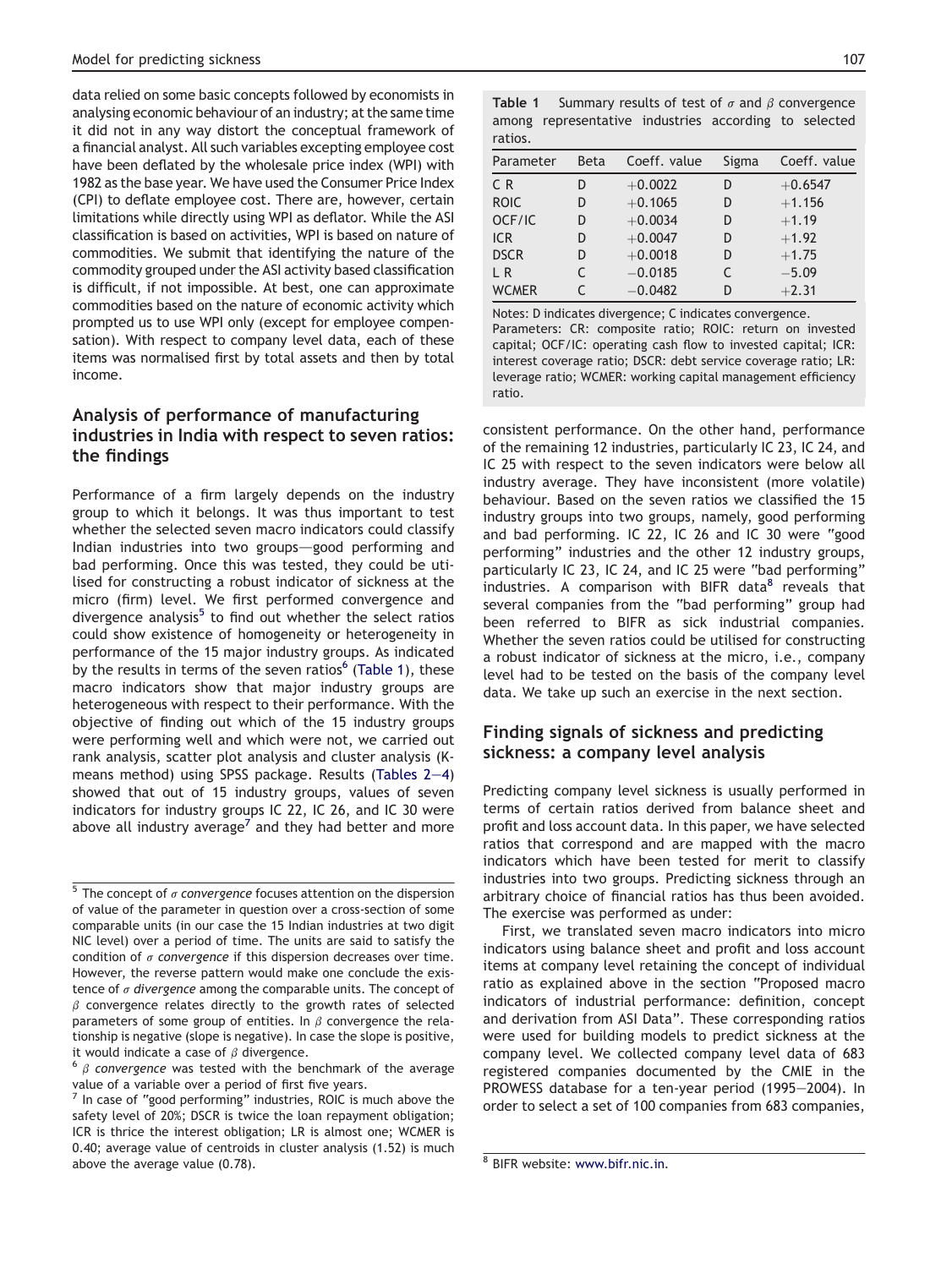<span id="page-4-0"></span>

| Industry ROIC |                     |    | OCF/IC                                                                                               |           | <b>ICR</b><br><b>LR</b> |    |                     | <b>DSCR</b> |                     | <b>WCMER</b> |                     | Composite CR value |      |                                     |    |
|---------------|---------------------|----|------------------------------------------------------------------------------------------------------|-----------|-------------------------|----|---------------------|-------------|---------------------|--------------|---------------------|--------------------|------|-------------------------------------|----|
| code          | mean<br>of ratio CV | of | Rank of Rank Rank of Rank Rank of Rank Rank of Rank Rank of Rank Rank of Rank<br>mean of of<br>ratio | <b>CV</b> | mean<br>of ratio CV     | of | mean<br>of ratio CV | of          | mean<br>of ratio CV | of           | mean<br>of ratio CV | of                 | rank | Rank of Rank<br>mean<br>of ratio CV | of |
| $20 - 21$     | $\overline{7}$      | 5  | 8                                                                                                    | 8         | 8                       | 7  | 11                  | 10          | 8                   | 6            | 9                   | 10                 | 9    | q                                   |    |
| 22            |                     |    |                                                                                                      |           |                         | 4  | 3                   | 5           |                     | 10           | 5                   | 9                  |      |                                     |    |
| 23            | 12                  | 13 | 11                                                                                                   | 11        | 13                      | 13 | 14                  | 15          | 12                  | 9            | 13                  | 13                 | 13   | 14                                  | 13 |
| 24            | 14                  | 15 | 14                                                                                                   | 14        | 14                      | 15 | 4                   | 14          | 14                  | 14           | 3                   | 15                 | 12   | 13                                  | 14 |
| 25            | 15                  | 14 | 15                                                                                                   | 15        | 15                      | 14 | 15                  | 11          | 15                  | 15           | 15                  | 14                 | 15   | 15                                  | 15 |
| 26            |                     | 9  | 2                                                                                                    | 12        | 3                       | 12 | 5                   | 12          | 2                   | 13           | $\mathfrak{p}$      | 5                  | 3    |                                     | 12 |
| 28            | 10                  | 8  | 10                                                                                                   |           | 9                       | 9  |                     |             | 9                   |              | 10                  |                    | 10   | 10                                  | 11 |
| 30            | 4                   | 10 | 4                                                                                                    | 13        | 2                       | 10 |                     | 8           | 3                   | 11           |                     | 12                 | 2    |                                     | 10 |
| 31            | 6                   |    | 6                                                                                                    |           | 6                       |    | 10                  |             | 6                   | 2            | 8                   |                    | 6    |                                     |    |
| 32            | 8                   | 6  |                                                                                                      |           |                         |    |                     |             |                     |              | 11                  |                    | 8    |                                     |    |
| 33            | 11                  | 12 | 12                                                                                                   | 4         | 10                      | 11 |                     | 4           | 11                  | 8            | 12                  | 6                  | 11   |                                     |    |
| 34            |                     |    |                                                                                                      | 6         | 11                      |    | 12                  | 9           | 10                  |              | 6                   |                    |      |                                     |    |
| $35 - 36$     | 5                   |    |                                                                                                      |           | 4                       |    | 9                   | 13          | 4                   |              | 4                   |                    | 4    |                                     |    |
| 37            | 9                   | 11 |                                                                                                      | 9         | 5                       |    | 6                   |             | 5                   |              |                     | R                  |      |                                     |    |
| 40            | 1 <sub>3</sub>      |    | 13                                                                                                   | 10        | 12                      | 6  | 13                  | 6           | 13                  | 12           | 14                  | 11                 | 14   |                                     |    |

Notes: CR: composite ratio; ROIC: return on invested capital; OCF/IC: operating cash flow to invested capital; ICR: interest coverage ratio; DSCR: debt service coverage ratio; LR: leverage ratio; WCMER: working capital management efficiency ratio; CV: coefficient of variation

we defined healthy or sick companies on the basis of a universally accepted criterion, i.e., net worth of a company. On the basis of the reasonably expectation that "good performing" industry groups would have more healthy companies and "bad performing" industry groups would have more sick companies, we scanned the data set from the "good performing" industry groups and selected 50 companies whose net worth was positive both in the initial year and in the terminal year with significant growth rate  $(\beta)$  of net worth (in the form of net worth equal to  $\alpha + \beta t$ ). Similarly, from the "bad performing" group we selected 50 companies whose net worth in the initial year was positive and eventually became negative in the



Table 3 Scatter plot of ranks in terms of composite ratio (CR) and its coefficient of variation (CV).

RCV (CR): Rank as per CV of composite ratio

Notes: RRS (CR): rank as per average rank score in terms of composite ratio; RCV (CR): rank as per CV of composite ratio.

terminal year, and  $\beta$  was significantly negative. Thus, we had a panel of 50 "healthy" companies and 50 "sick" companies. In order to test the robustness of seven micro ratios corresponding to the same macro ratios, we performed cluster analysis with the K-means method as we did for macro level analysis.

Results of the cluster analysis showed that both CR and ROIC had satisfactory differentiating power (low distortion in initial grouping and error percentage of 10).<sup>9</sup> Operating cash flow to invested capital and ICR also recorded a lower percentage error. As these were derived from ROIC, we did not take them into consideration. Results of empirical analyses with ASI data being almost similar, one can conclude that micro ratios are consistent with the macro ratios. Since our main objective was to develop a model for predicting sickness at company level, we needed to identify the relevant ratios from the balance sheet and profit and loss account of a company. Since ROIC and CR are the best ratios that can go with segregation of the company in terms of net worth being positive or negative, the balance sheet ratios that have strong correlation with ROIC and CR might serve as suitable predictors. The task, therefore, is to perform regression analyses.

#### Regression analyses

We ran two regression analyses by stepwise estimation method—one with ROIC and the other with CR as dependent variable and balance sheet ratios as explanatory variables. We took all the components of balance sheet and profit and loss account of a company and normalised them by dividing first by total income and then by total assets.

 $9$  With respect to CR, nine "healthy" companies are classified as "sick" companies and one "sick" company is classified as "healthy"; with respect to ROIC, ten "sick" companies are classified as "healthy".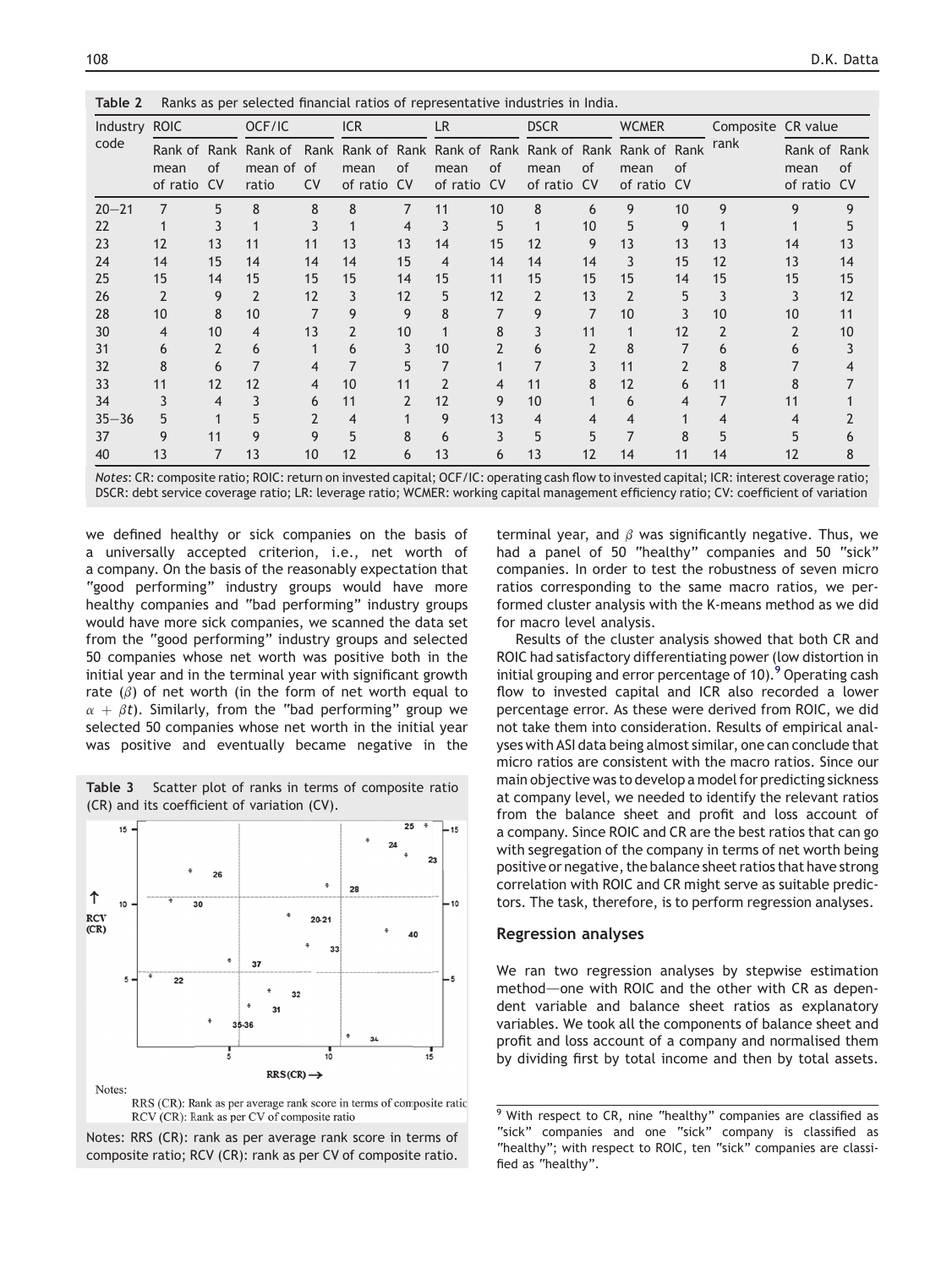Table 4 Value of centroids of cluster 1, cluster 2 and fifteen major industries.

|                               | Cluster 1 | Cluster 2 | All the fifteen<br>major industries |
|-------------------------------|-----------|-----------|-------------------------------------|
| <b>ROIC</b>                   | 0.13      | 0.32      | 0.17                                |
| <b>OCF</b>                    | 0.19      | 0.38      | 0.23                                |
| <b>ICR</b>                    | 1.47      | 4.34      | 2.04                                |
| LR                            | 0.61      | 1.27      | 0.74                                |
| <b>DSCR</b>                   | 0.94      | 2.34      | 1.22                                |
| <b>WCMER</b>                  | 0.24      | 0.45      | 0.28                                |
| Average value<br>of centroids | 0.60      | 1.52      | 0.78                                |

Notes: CR: composite ratio; ROIC: return on invested capital; OCF/IC: operating cash flow to invested capital; ICR: interest coverage ratio; DSCR: debt service coverage ratio; LR: leverage ratio; WCMER: working capital management efficiency ratio.

We thus obtained 19 ratios as explanatory variables.<sup>10</sup> Summarised results (Tables 5 and 6) show that four explanatory variables, namely, total borrowings/total assets  $(X_{19})$ , power and fuel/total income  $(X_2)$ , current liabilities and provisions/total assets  $(X_9)$  and other fixed costs/total assets  $(X_{13})$  are associated with lines of best fit explaining about 71% and 68% respectively of the behaviour of dependent variables (CR and ROIC). These accounting ratios out of a total of 19 ratios would matter in predicting sickness of a company. We then proceeded to find out a discriminant score or Z score with these four ratios as independent variables. The Z score thus developed should classify the companies into healthy or sick groups.

#### Classification of companies by Z score

We derive a method of classification from multiple discriminant analysis (MDA) with a discriminant function<sup>11</sup> in the form  $Z = a_1v_1 + a_2v_2 + a_3v_3 \dots a_nv_n$ . The discriminant function transforms values of various variables to a single discriminant score or Z value, which is then used to classify the object, where

 $a_1, a_2, \ldots \ldots \ldots \ldots \ldots \ldots \ldots \ldots \ldots \ldots \ldots$  are discriminant coefficients and

 $10 x_1$  = Raw materials and stores/total income,  $x_2$  = Power and fuel/total income,  $x_3$  = Salaries and wages/total income,  $x_4$  = Raw materials and stores/total assets,  $x_5$  = Power and fuel/ total assets,  $x_6$  = Salaries and wages/total assets,  $x_7$  = Short term borrowings/total assets,  $x_8$  = Long term borrowings/total assets,  $x_9$  = Current liabilities and provisions/total assets,  $x_{10}$  = Interest/ total income,  $x_{11}$  = Total income/total assets,  $x_{12}$  = Other fixed costs/total income,  $x_{13}$  = Other fixed costs/total assets,  $x_{14}$  = Current assets/total income,  $x_{15}$  = Current assets/total assets,  $x_{16}$  = Short term borrowings/total income,  $x_{17}$  = Long term borrowings/total income,  $x_{18}$  = Current liabilities and provisions/<br>total income and  $x_{19}$  = Total borrowings/total assets.

 $11$  Discriminant function is a linear combination of the independent variables used in the classification of group membership. The estimated value of the discriminant function is the discriminant score (Z score). The Z score is calculated for each object and used in conjunction with the cut-off score to identify the group to which an object belongs.

| <b>Table 5</b> Summarised results of regression analysis with CR |
|------------------------------------------------------------------|
| as the dependent variable.                                       |

#### Model summary.

| Model                                                                                             | R              | R square       | Adjusted<br>R square | Std. error of<br>the estimate |  |  |  |
|---------------------------------------------------------------------------------------------------|----------------|----------------|----------------------|-------------------------------|--|--|--|
| $\mathbf{1}$<br>$\overline{2}$                                                                    | 0.712<br>0.835 | 0.507<br>0.698 | 0.502<br>0.691       | 0.50267<br>0.39569            |  |  |  |
| $\overline{3}$                                                                                    | 0.843          | 0.711          | 0.702                | 0.38886                       |  |  |  |
| Model 1. Predictor: (Constant), $X_{19}$ .<br>Model 2. Predictors: (Constant), $X_{19}$ , $X_2$ . |                |                |                      |                               |  |  |  |

Model 3. Predictors: (Constant),  $X_{19}$ ,  $X_{2}$ ,  $X_{9}$ .

v1; v2; :::::::::::::::::::::::::::::; vn are independent variables.

The MDA computes the discriminant coefficients,  $a_i$ , where the independent variables  $v_i$  are the actual values and  $j=1, 2, 3, \dots, n$ .

We perform a two-group (healthy and sick) simultaneous discriminant analysis of 100 companies which constitute the panel data considering four balance sheet and profit and loss account ratios as stated above as discriminating variables. We use SPSS package for this analysis. [Table 7](#page-6-0) shows the outcome of the discriminant analysis. The multivariate measures of overall model fit of the discriminant function which became significant display a canonical correlation of 0.848. This implies that above 71% of the variation of the dependant variable is accounted for by this model. Binary correlation coefficients among the explanatory variables is low. It justifies selection of explanatory variables. Amongst four ratios, total borrowing/total assets  $(X_{19})$  has more discriminating power followed by power and fuel/total income  $(X_2)$ , and other fixed costs/total assets  $(X_{13})$ . Current liabilities and provisions/total assets  $(X_9)$  has least discriminating power.

The discriminant function obtained from the above model is:

 $Z=0.728X_2 + 0.084X_9 - 0.305X_{13} + 0.900X_{19}$ 

where,  $X_2$  = power and fuel/total income,  $X_9$  = current liabilities and provisions/total assets,  $X_{13} =$  other fixed costs/total assets and  $X_{19} =$  total borrowings/total assets.

In calculating the cut-off score, we calculate Z scores for each of the hundred companies in our panel data and arrange the hundred  $Z_i$  scores in ascending order. The cut-off score is the average of the Z score of the fiftieth company  $(Z_{50})$  and

Table 6 Summarised results of regression analysis with ROIC as the dependent variable.

| Model summary.                                                                                  |       |          |                                                                                                        |                               |  |  |  |  |  |
|-------------------------------------------------------------------------------------------------|-------|----------|--------------------------------------------------------------------------------------------------------|-------------------------------|--|--|--|--|--|
| Model                                                                                           | R     | R square | Adjusted<br>R square                                                                                   | Std. error of the<br>estimate |  |  |  |  |  |
| 1                                                                                               | 0.702 | 0.493    | 0.488                                                                                                  | 0.05392                       |  |  |  |  |  |
| 2                                                                                               | 0.798 | 0.636    | 0.629                                                                                                  | 0.04591                       |  |  |  |  |  |
| 3                                                                                               | 0.818 | 0.669    | 0.659                                                                                                  | 0.04404                       |  |  |  |  |  |
| 4                                                                                               | 0.826 | 0.682    | 0.669                                                                                                  | 0.04337                       |  |  |  |  |  |
| Model 1. Predictor: (Constant), $X_{19}$<br>Model 2. Predictors: (Constant), $X_{19}$ , $X_2$ . |       |          |                                                                                                        |                               |  |  |  |  |  |
| Model 3. Predictors: (Constant), $X_{19}$ , $X_2$ , $X_9$ .                                     |       |          |                                                                                                        |                               |  |  |  |  |  |
|                                                                                                 |       |          | Model 4. Predictors: (Constant), X <sub>19</sub> , X <sub>2</sub> , X <sub>9</sub> , X <sub>13</sub> . |                               |  |  |  |  |  |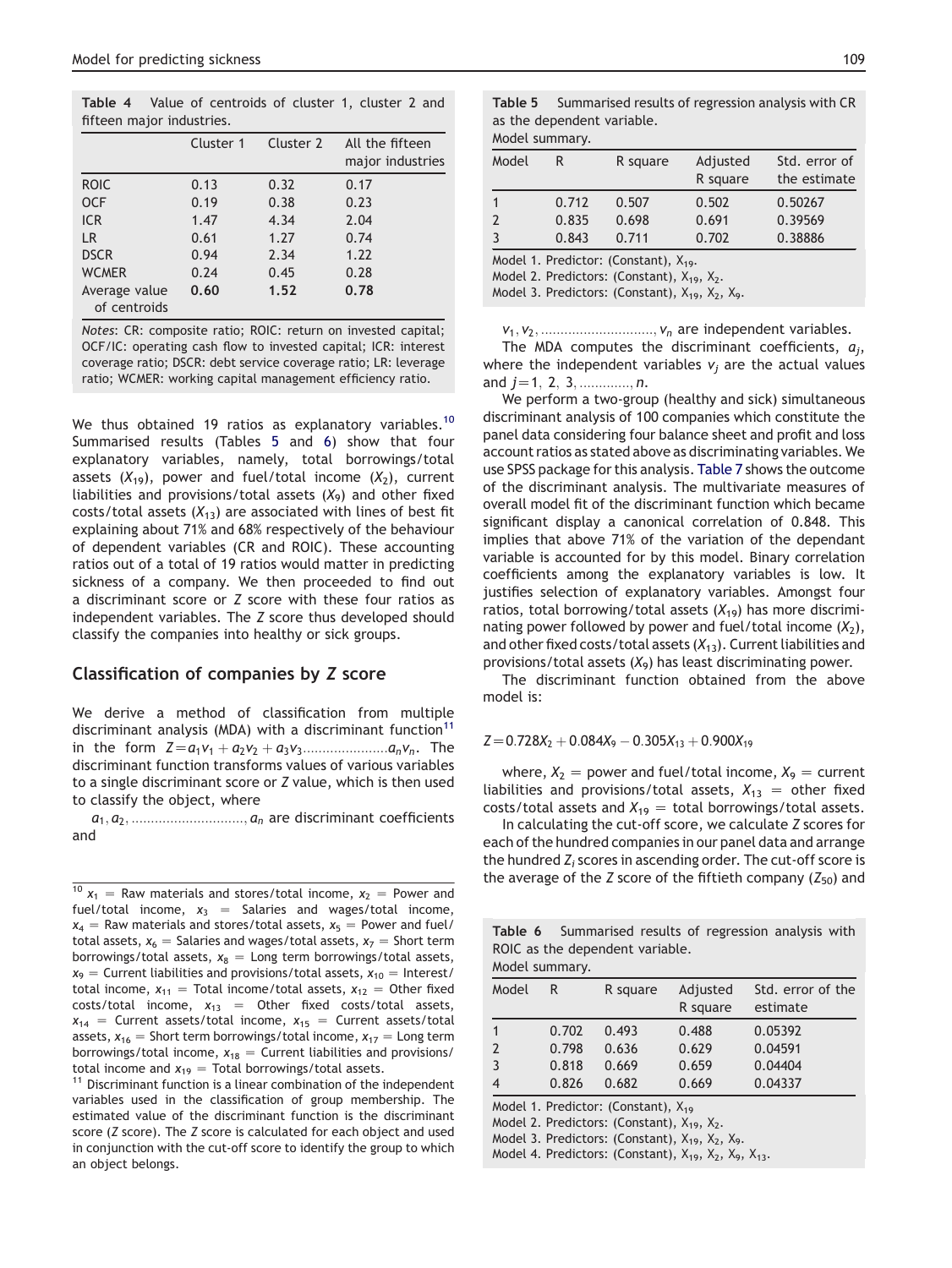<span id="page-6-0"></span>

| Table 7                                                                       | Outcome of discriminant analysis.                         |                    |       |            |                          |  |  |  |  |
|-------------------------------------------------------------------------------|-----------------------------------------------------------|--------------------|-------|------------|--------------------------|--|--|--|--|
| Eigenvalues                                                                   |                                                           |                    |       |            |                          |  |  |  |  |
| <b>Function</b>                                                               | Eigenvalue                                                | $%$ Of<br>variance | $\%$  | Cumulative | Canonical<br>correlation |  |  |  |  |
|                                                                               | 2.562                                                     | 100.0              | 100.0 |            | 0.848                    |  |  |  |  |
|                                                                               | Standardised canonical discriminant function coefficients |                    |       |            |                          |  |  |  |  |
|                                                                               | $X2$ (power and fuel/total income)                        |                    |       | 0.728      |                          |  |  |  |  |
| X <sub>9</sub> (current liabilities and provisions/<br>0.084<br>total assets) |                                                           |                    |       |            |                          |  |  |  |  |
|                                                                               | $X_{13}$ (other fixed cost/total assets)<br>$(-)0.305$    |                    |       |            |                          |  |  |  |  |
|                                                                               | $X_{19}$ (total borrowings/total assets)                  |                    |       | 0.900      |                          |  |  |  |  |

the fifty-first company  $(Z_{51})$ . In this way, we get the cut-off score as 0.432342. For our model, we construct a classification matrix in a format framed as follows.

[Pindyck and Rubinfeld, 1985\)](#page-10-0) suggests, the logit (logistic regression) model is based on cumulative logistic probability function. If  $Y_i = \alpha + \beta X_i$ , then cumulative logistic probability function will be specified as:

$$
P_i = \frac{1}{1 + e^{-(\alpha + \beta_i)}}
$$
 which ultimately gives a form:  
\n
$$
e^{Y_i} = \frac{P_i}{1 - P_i}.
$$
  
\nTaking natural log on both side,  $Y_i = \ln\left[\frac{P_i}{1 - P_i}\right]$   
\ni.e.,  $\alpha + \beta X_i = \ln\left[\frac{P_i}{1 - P_i}\right]$ . If  $\left[\frac{P_i}{1 - P_i}\right]$  is taken as the

dependent variable, it will simply be a logarithm of odds that a particular event will take place. In our case, this particular event is "getting healthy". In terms of a logit model, the probability of odds against getting healthy is expressed as a linear function of the independent variables

| Predetermined grouping      | Grouping classified according to the discriminant score (Z score) |                      |                                                                                                                                               |  |
|-----------------------------|-------------------------------------------------------------------|----------------------|-----------------------------------------------------------------------------------------------------------------------------------------------|--|
| ( <i>a priori</i> grouping) | Healthy                                                           | Sick                 | Total                                                                                                                                         |  |
| Healthy<br><b>Sick</b>      | ⊾h<br>$W_{\rm c}$                                                 | W <sub>h</sub><br>Ъc | $(C_h + W_h)$ = total number in the <i>a priori</i> grouping (healthy)<br>$(C_s + W_s)$ = total number in the <i>a priori</i> grouping (sick) |  |

C stands for correct classification and W stands for misclassification. The sum of  $C_h$  and  $C_s$  equals the total correct classification. When this sum is divided by total number of companies classified, we get the measure of correctness according to their a priori groupings. Following the classification matrix, we find that the discriminant model developed by us could classify 92% of the total sample correctly. Error in both the groups is only 8%. Results being encouraging, we extend our empirical analysis further to address the core issue of this paper, namely, "What is the probability of a particular company becoming sick in the future?" We perform this exercise by binary logistic regression.

#### Predicting sickness: binary logistic regression

Logistic regression is a statistical tool for modelling the relationship between a dependent (response) variable and a set of independent (explanatory) variables when the dependent variable is categorical and takes only two values, namely, 1 and 0. Logistic regression is specifically designed to predict the probability of an observation being in either of the two groups. For example, suppose that the dependent variable Y takes the values 1 and 0, and one wants to model the probability of  $Y = 1$  as a function of some explanatory (independent) variables. The logistic regression would approach this problem by considering the "odd" ratio (probability of  $Y = 1$  divided by the probability of  $Y = 0$ ) as the response variable and then constructing a linear relation between the log of odds and a set of explanatory variables, i.e., the variables that might determine the "odd" against  $Y = 1$ . The technical literature on logistic regression is available elsewhere. As the literature (Hanushek, 1977;

 $(X_i)$ . In our case, the model takes four variables as the independent variables. These variables are four balance sheet and profit and loss account ratios expressed in quantitative terms (not as binary variables, i.e., variables expressed in '0' and '1'). The rationale for applying the logit model is that it transforms the problem of predicting probabilities within an (0,1) interval to the problem of predicting the odds of events occurring within the range of an entire set of real values. In this model, there are no indicator variables. All the variables are quantitative variables expressed in terms of four chosen ratios. Being healthy is the "event" and the probability of event, i.e., the probability of being healthy is expressed as

Probability (event)  $=\frac{1}{\sqrt{2}}$  $\frac{1}{1 + e^{-Z}}$ , where, Z is the linear combination and is equal to  $\beta_0$  +  $\beta_1X_{19}$  +  $\beta_2X_2 + \beta_3X_9 + \beta_4X_{13}$  where,  $X_{19}$  = total borrowings/total assets,  $X_2$  = power and fuel/total income,  $X_9$  = current liabilities and provisions/total assets and  $X_{13} =$  other fixed cost/total assets.The probability of the event not occurring is estimated as: probability (no event)  $= 1 -$  probability (event). The odd ratio i.e., the odd of being healthy is expressed as:

 $odd = \frac{probability(event)}{$  $probability(no event)$ 

From the given data set with respect to one hundred companies, we have run the binary logistic regression with SAS package. As one knows, the estimation exercise with respect to the logistic regression where ordinary least square technique cannot be used follows a maximum likelihood estimation procedure. Given the data set, the software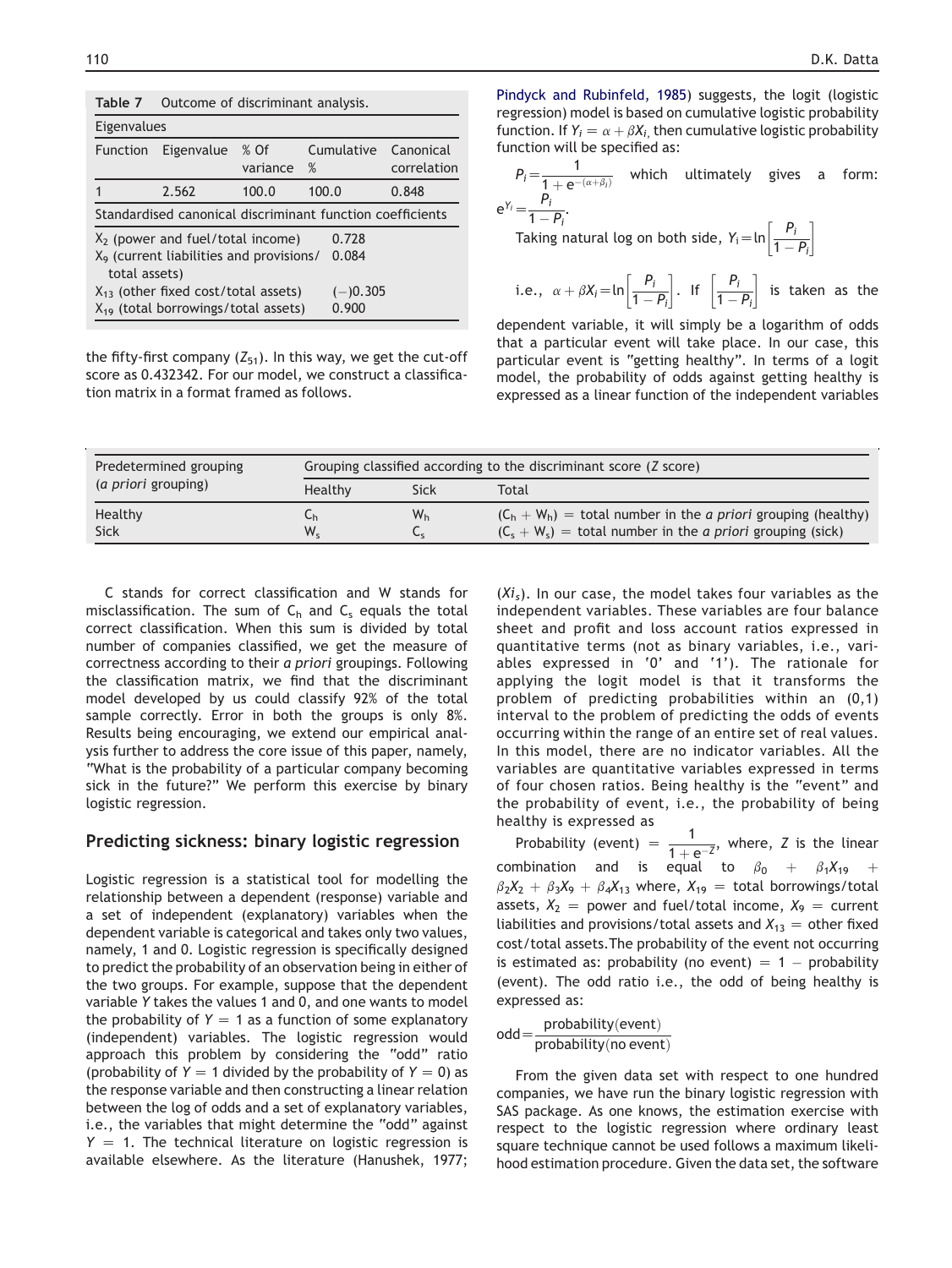packages can be utilised for finding the maximum likelihood estimators with respect to  $\beta_0$ ,  $\beta_1$ ,  $\beta_2$ ,  $\beta_3$  and  $\beta_4$ . The statistical test for examining the robustness of the model would be different from what we ordinarily do with respect to least square estimation. First, let us consider the issue of reliability of the estimated  $\beta$ s. Since the maximum likelihood estimators are known to be asymptotically normal, the analog of the regression  $t$  test can be applied, because, in this case, the ratio of the estimated coefficients to their estimated standard errors follows a normal distribution. If we wish to test the significance of all or a subset of the coefficients in the logit model when maximum likelihood is used, a test using the chi-square distribution replaces the usual F test. To be precise, a likelihood ratio  $(\lambda)$  is defined as  $\lambda = L_0/L_{\text{max}}$  where,  $L_0 =$  initial value of the like lihood function, and  $L_{\text{max}} = \text{maximum of the same function.}$ The appropriate test follows directly from the fact that

 $-2$  log  $\lambda$   $=$   $-2$  log  $\left[ \frac{L_0}{L_{\sf max}} \right]$  follows a chi-square distribution of  $k$ 

degrees of freedom where, $k =$  no. of parameters in the equation (other than the constant term). Ordinarily, the software packages provide Wald Chi-square values with respect to estimated  $\beta$ s for testing the reliability of the estimated  $\beta$ s. Next is the issue of goodness of fit. The goodness of fit in the case of ordinary least square, is measured by the value of  $R^2$  (adjusted). In this case, no such direct measure of  $R^2$  is possible. Various measures of goodness of fit analogous to  $R^2$  have been suggested. In our case, we used SAS package where Cox and Snell  $R^2$  and Nagelkerke  $R^2$  (Max-rescaled R-Square) are used for testing the goodness of fit. The package also provides the Hosmer and Lemeshow goodness of fit. The results of the logit run are given in Table 8.

# Reporting the results of binary logistic regression analysis

The binary logistic regression model, applied to our data set generates the following estimated probability of a company being healthy.

P (Healthy) = 
$$
\frac{1}{1 + e^{-z}}
$$
 where,  
Z=9.5909-14.3800 X<sub>19</sub>-46.9134 X<sub>2</sub>-15.5178 X<sub>9</sub> + 126 X<sub>13</sub>

On the test of goodness of fit, Cox and Snell R-Square value (0.6988) and Max-rescaled R-Square value (0.9317) signify that our model is a good fit. Result of Hosmer and Lemeshow goodness of fit test indicates a strong association between the predicted probabilities and the observed responses. This is further supported by high values of 'percent concordant' (99.3%), 'Somers' D' (0.987), 'Gamma' (0.989) and a low value of 'percent discordant' (0.6) along with a low value of 'percent tied' (0.2) (Table 8). Result of testing global null hypothesis: BETA  $(\beta) = 0$ shows that the chi-square value of the likelihood ratio statistic is significant even at 1% level of significance. This implies that four ratios, namely, total borrowings/total assets  $(X_{19})$ , current liabilities and provisions/total assets  $(X_9)$ , power and fuel/total income  $(X_2)$  and other fixed cost/ total assets  $(X_{13})$  simultaneously can identify the status of a company, whether healthy or sick, with more than 99% probability of being true. An analysis of the classification table generated from logistic regression output reveals that with probability of 0.72, 97% of the selected companies have been correctly classified into their respective predetermined group by our model. Out of 50 predetermined

| Logistic regression output.<br>Table 8               |                |                          |
|------------------------------------------------------|----------------|--------------------------|
| Model information                                    |                |                          |
| Response variable                                    |                | Dependent                |
| Number of response                                   |                | $\overline{2}$           |
| levels                                               |                |                          |
| Model                                                |                | <b>Binary logit</b>      |
| Optimisation technique                               |                | Fisher's scoring         |
| Number of observations                               |                | 100                      |
| read                                                 |                |                          |
| Number of observations                               | 100            |                          |
| used                                                 |                |                          |
| Response Profile                                     |                |                          |
| Ordered value                                        | Dependent      | Total frequency          |
| 1                                                    | 1              | 50                       |
| $\overline{2}$                                       | $\Omega$       | 50                       |
| Probability modelled is dependent $= 1$ .            |                |                          |
| Model convergence status:                            |                |                          |
| Convergence criterion (GCONV = $1E - 8$ ) satisfied. |                |                          |
| Model fit statistics                                 |                |                          |
| Criterion                                            | Intercept only | Intercept and covariates |
| <b>AIC</b>                                           | 140.629        | 28.631                   |
| <b>SC</b>                                            | 143.235        | 41.657                   |
|                                                      |                |                          |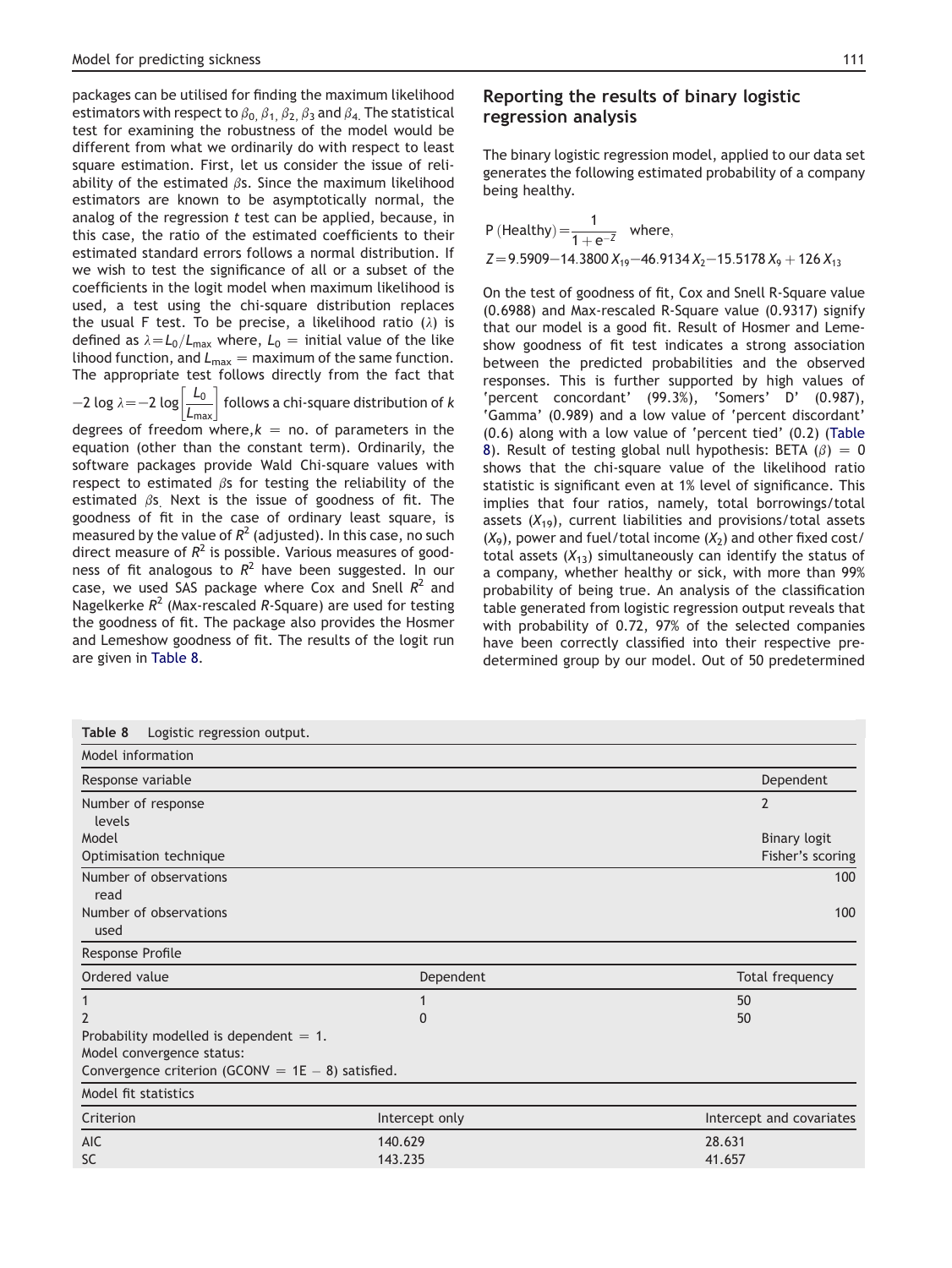| Table 8 (continued)                        |              |                                                               |                |                            |                          |  |  |
|--------------------------------------------|--------------|---------------------------------------------------------------|----------------|----------------------------|--------------------------|--|--|
| Model fit statistics                       |              |                                                               |                |                            |                          |  |  |
| Criterion                                  |              | Intercept only                                                |                |                            | Intercept and covariates |  |  |
| $-2$ Log L                                 |              | 138.629                                                       |                | 18.631                     |                          |  |  |
| R-square: 0.6988.                          |              |                                                               |                |                            |                          |  |  |
| Max-rescaled R-square: 0.9317.             |              |                                                               |                |                            |                          |  |  |
| Testing global null hypothesis: BETA = $0$ |              |                                                               |                |                            |                          |  |  |
| <b>Test</b>                                |              | Chi-square                                                    |                | DF                         | $Pr >$ Chi-sq            |  |  |
| Likelihood ratio                           |              | 119.9982                                                      |                | $\overline{4}$             | < 0.0001                 |  |  |
| Score                                      |              | 71.9276                                                       |                | 4                          | $<$ 0.0001               |  |  |
| Wald                                       |              | 11.5553                                                       |                | 4                          | 0.0210                   |  |  |
| Analysis of maximum likelihood estimates   |              |                                                               |                |                            |                          |  |  |
| Parameter                                  | DF           | Estimate                                                      | Standard error | Wald chi-square            | Pr > ChiSq               |  |  |
| Intercept                                  | 1            | 9.5909                                                        | 3.2883         | 8.5069                     | 0.0035                   |  |  |
| $X_2$                                      | 1            | $-46.9134$                                                    | 17.1907        | 7.4475                     | 0.0064                   |  |  |
| $X_9$                                      | 1            | $-15.5178$                                                    | 6.7776         | 5.2421                     | 0.0220                   |  |  |
| $X_{13}$                                   | 1            | 126                                                           | 55.7952        | 5.1014                     | 0.0239                   |  |  |
| $X_{19}$                                   | $\mathbf{1}$ | $-14.3800$                                                    | 4.8673         | 8.7284                     | 0.0031                   |  |  |
| Odds ratio estimates                       |              |                                                               |                |                            |                          |  |  |
| Effect                                     |              | Point estimate                                                |                | 95% Wald confidence limits |                          |  |  |
| $X_2$                                      |              | < 0.001                                                       | < 0.001        |                            | < 0.001                  |  |  |
| $X_9$                                      |              | < 0.001                                                       | < 0.001        |                            | 0.107                    |  |  |
| $X_{13}$                                   |              | >999.999                                                      |                | >999.999                   |                          |  |  |
| $X_{19}$                                   |              | < 0.001                                                       | $<$ 0.001      | 0.008                      |                          |  |  |
|                                            |              | Association of predicted probabilities and observed responses |                |                            |                          |  |  |
| Percent concordant                         |              | 99.3                                                          |                | Somers' D                  | 0.987                    |  |  |
| Percent discordant                         |              | 0.6                                                           | Gamma          | 0.989                      |                          |  |  |
| Percent tied                               |              | 0.2                                                           |                | Tau-a                      | 0.499                    |  |  |
| Pairs                                      |              | 2500                                                          | c              |                            | 0.994                    |  |  |
| Partition for the Hosmer and Lemeshow test |              |                                                               |                |                            |                          |  |  |
| Group                                      | Total        | Dependent $= 1$                                               |                | Dependent $= 0$            |                          |  |  |
|                                            |              | Observed                                                      | Expected       | Observed                   | Expected                 |  |  |
| 1                                          | 10           | 0                                                             | 0.00           | 10                         | 10.00                    |  |  |
| $\overline{2}$                             | 10           | 0                                                             | 0.00           | 10                         | 10.00                    |  |  |
| ζ                                          | $10$         | $\Omega$                                                      | 0.01           | $10$                       | 9.99                     |  |  |
| 4                                          | 10           | 1                                                             | 0.11           | 9                          | 9.89                     |  |  |
| 5                                          | 10           | 0                                                             | 1.72           | 10                         | 8.28                     |  |  |
| 6                                          | 10           | 9                                                             | 8.30           | $\mathbf{1}$               | 1.70                     |  |  |
| 7                                          | $10$         | 10                                                            | 9.87           | 0                          | 0.13                     |  |  |
| 8                                          | 10           | 10                                                            | 9.98           | 0                          | 0.02                     |  |  |
| 9                                          | 9            | 9                                                             | 9.00           | 0                          | 0.00                     |  |  |
| 10                                         | 11           | 11                                                            | 11.00          | 0                          | 0.00                     |  |  |
| Hosmer and Lemeshow goodness-of-fit test   |              |                                                               |                |                            |                          |  |  |
| Chi-square                                 |              | DF                                                            |                | $Pr >$ Chi-sq              |                          |  |  |
| 9.7520                                     |              | $\bf 8$                                                       |                | 0.2829                     |                          |  |  |

healthy companies, the probability of only one company remaining as healthy is less than 1%. On the other side, out of fifty predetermined sick companies, probability of only six companies losing the status of sick varies from 29% to 54%. With respect to the estimated values of  $\beta$  coefficients, Wald Chi-square values of the estimators are satisfactory. Thus, with respect to  $\beta_0$ , Wald Chi-square value is 8.5069 and the probability that the calculated value will differ from 8.5069 in any other experiment is only 0.0035. For the other estimated  $\beta s$ , i.e.,  $\beta_1$ ,  $\beta_2$ ,  $\beta_3$  and  $\beta_4$ , the estimated values are likely to be true with more than 95% probability. Expected signs of the estimated  $\beta$ s in our model are also realised. For example, sign of  $\beta_1$ ,  $\beta_2$  and  $\beta_3$  is negative. The implication is that higher the value of  $X_1$ 9,  $X_2$ , and  $X_9$ , lower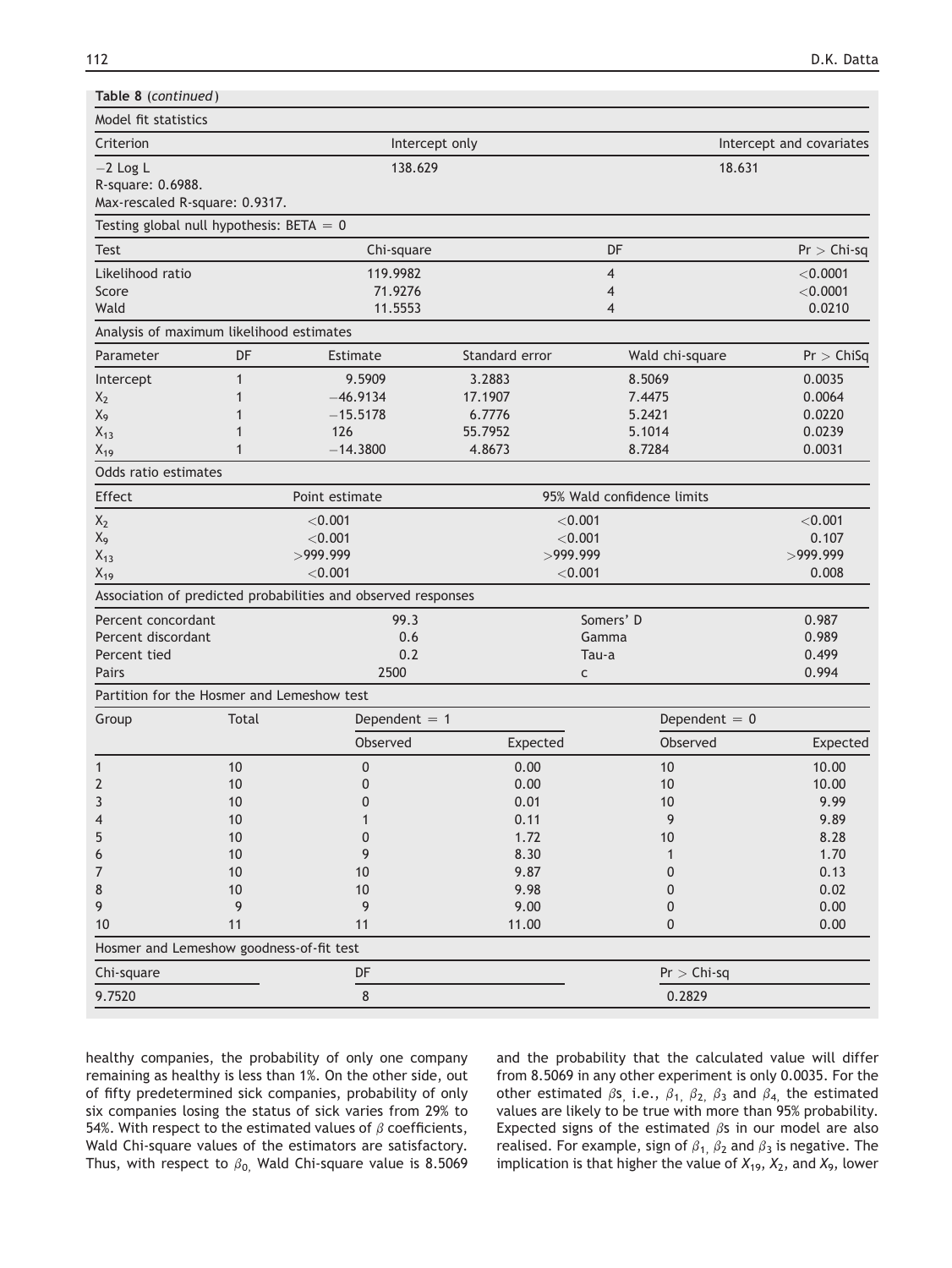the odds that the event "healthy" will occur, i.e., lower is the probability that a company will become healthy. Finally, sign of  $\beta_4$  is positive which implies that higher the value of  $X_{13}$ , higher are the odds that the event "healthy" will occur, i.e., higher is the probability that a company will become healthy. These are consistent with the expectations of a financial analyst.<sup>12</sup>

#### Validation of the model

We check the validity of our model by considering panel data of another one hundred companies from the PROWESS database comprising 50 healthy companies and 50 sick companies. The classification matrix (Table 9) shows that classification accuracy varies from 86% to 97%.

## Summary and conclusion

Both the discriminant model and the predictive model we developed are based on accounting ratios having strong association with the macro indicators capable of classifying Indian manufacturing industries into "good performing" and "bad performing" at the macro level. Classification accuracy of the discriminant model is satisfactory; level of correct classification varies from 97% (one year before the terminal year) to 86% (four year prior to terminal year). The predictive model exhibits equally high levels of accuracy; with probability of 0.72, 97% of the selected companies are correctly classified into their respective predetermined groups. The models we have developed s are thus userfriendly, accessible to laymen, and would be useful in many respects. They would help investors in planning the buying or selling of stocks. Banks and financial institutions may use the models for evaluation of loan proposals, credit decisions and risk analyses. The predictive model would have wide application in turnaround management. Once a company shows fair probability of becoming sick in the near future, the management would be in a position to intervene immediately and take remedial measures for its turnaround. Similarly, lending institutions would be able to take a decision on debt restructuring of a company whose probability of getting sick is high.

Notwithstanding the robustness of our models and their application in various practical decision making situations, our study is not devoid of limitations. First, CMIE does not fully reveal how various items of balance sheet and profit and loss account of a company are clubbed to constitute the board categories of financial parameters, namely, net worth, shareholders' fund, term liabilities, short term bank borrowings, current liabilities, current assets, gross sales, net sales, cost of goods sold etc. In our study, we had to take these items as they are given in the PROWESS database. Despite our in-depth study of the various items of balance sheet and profit and loss account, we cannot hold that in the various items of the balance sheet and profit and loss account of the companies selected for our panel data would necessarily depict a true and fair picture. We should also point out that our study is based on financial data of Indian manufacturing companies in the organised sector and does not include companies in the small scale and unorganised sector. Units run by partnership firms, proprietorship firms, and registered cooperative societies have also not been studied by us. Since manufacturing units too fall within these excluded categories the validity of our models have thus not been tested on them in our study. The future research on the subject may take into account the above limitations.

| Year                  | Predetermined<br>group | No. of<br>companies | Classified according to the model<br>Group |         | Classification<br>accuracy (percentage) |
|-----------------------|------------------------|---------------------|--------------------------------------------|---------|-----------------------------------------|
|                       |                        |                     |                                            |         |                                         |
|                       |                        |                     | Four years before                          | Healthy | 50                                      |
| terminal year (TY)    | <b>Sick</b>            | 50                  | 9                                          | 41      |                                         |
| Three years before TY | Healthy                | 50                  | 46                                         | 4       | 92                                      |
|                       | <b>Sick</b>            | 50                  | 4                                          | 46      |                                         |
| Two years before TY   | Healthy                | 50                  | 43                                         |         | 93                                      |
|                       | <b>Sick</b>            | 50                  | 0                                          | 50      |                                         |
| One year before TY    | Healthy                | 50                  | 45                                         | 5       | 95                                      |
|                       | <b>Sick</b>            | 50                  | 0                                          | 50      |                                         |
| Terminal year         | Healthy                | 50                  | 48                                         |         | 97                                      |
|                       | <b>Sick</b>            | 50                  |                                            | 49      |                                         |

<sup>&</sup>lt;sup>12</sup> Suppose, for the year  $Y_{t+1}$ ,  $X_{19}$  is higher than  $X_{19}$  for the year  $Y_{t}$ . This may happen under three situations. First, value of total assets (TA) would remain same, but value of total borrowings (TB) would be more in  $Y_{t+1}$ . Second, rate of increase in TB would be more than rate of increase in TA. Lastly, amount of TB would remain same, but TA for  $Y_{t+1}$  would be less than TA for  $Y_t$ . In any of these situations, possibility of a company's performance in  $Y_{t+1}$  would be bad compared to  $Y_t$ . If such a trend continues, probability of the company getting sick is higher. Similar would be the position for  $X_9$ and  $X_2$ . On the other hand, higher the  $X_{13}$ , the value of sales and capacity utilisation is expected to be higher resulting in larger profit margin and the probability of the company getting sick would be less.